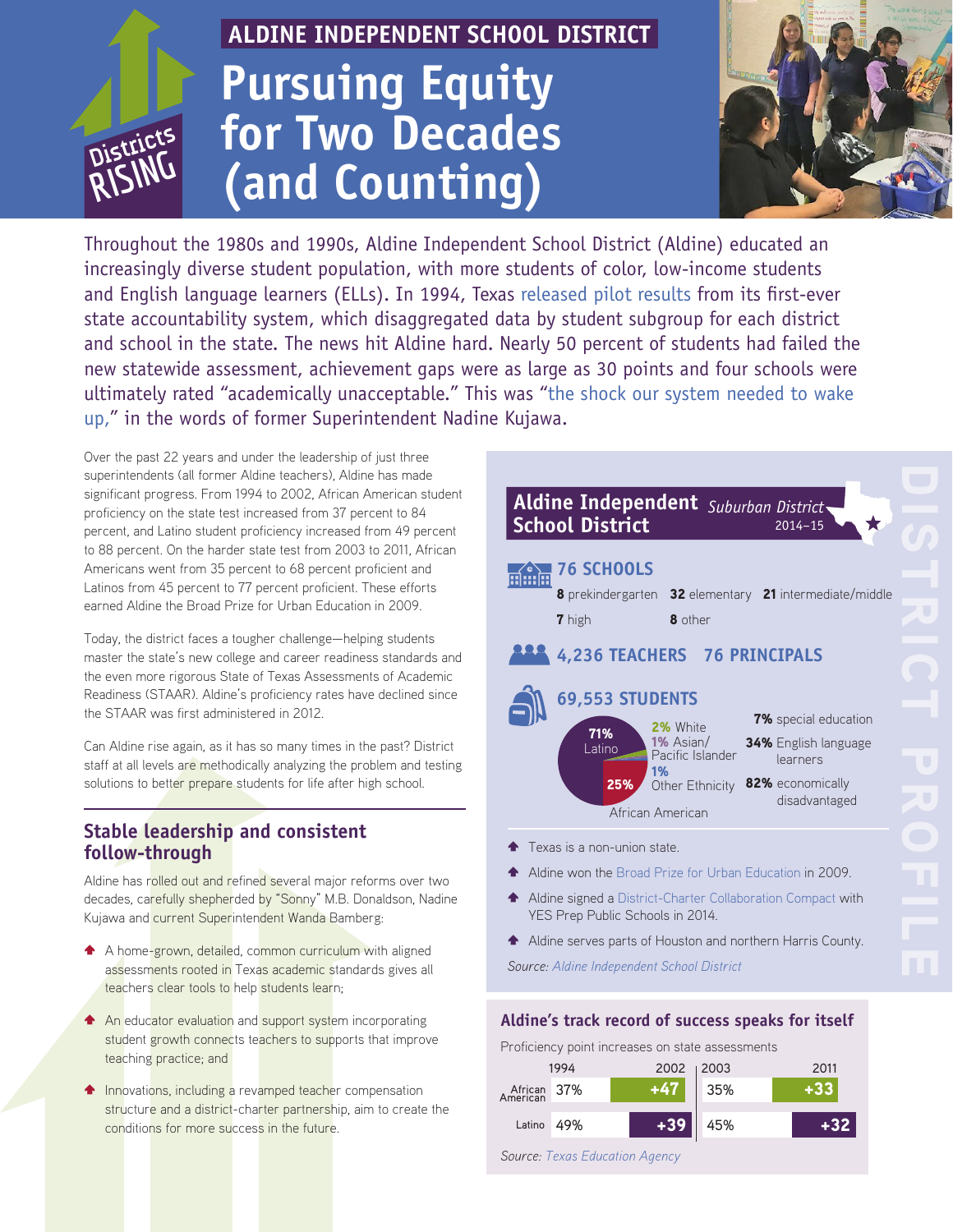# **Putting curriculum and assessments front and center**

In 2007, the Texas Higher Education Coordinating Board and the Texas Education Agency jointly developed the [Texas College and](http://www.thecb.state.tx.us/collegereadiness/crs.pdf)  [Career Readiness Standards](http://www.thecb.state.tx.us/collegereadiness/crs.pdf) (TCCRS) in English language arts (ELA), mathematics, science and social studies. The following year, the Texas Education Agency integrated the TCCRS into the existing state standards, the Texas Essential Knowledge and Skills (TEKS). While Texas has chosen to keep its own standards instead of adopting the Common Core State Standards (CCSS), a 2011 [study](http://www.smarterbalanced.org/wordpress/wp-content/uploads/2011/12/EPIC-Lining-Up-Report.pdf) concluded that the TCCRS matched 92 percent and 75 percent of the CCSS in ELA and mathematics, respectively. In 2011, a state [review](http://tea.texas.gov/Curriculum_and_Instructional_Programs/Curriculum_Standards/TEKS_Texas_Essential_Knowledge_and_Skills_(TEKS)_Review/Mathematics_Texas_Essential_Knowledge_and_Skills/) of the mathematics TEKS found that students need a [deeper](http://tea.texas.gov/WorkArea/linkit.aspx?LinkIdentifier=id&ItemID=2147499964&libID=2147499961)  [focus](http://tea.texas.gov/WorkArea/linkit.aspx?LinkIdentifier=id&ItemID=2147499964&libID=2147499961) on mathematical reasoning and complex problem-solving to be fully prepared for college and careers. Texas schools began implementing [revised mathematics TEKS](http://www.dallasnews.com/news/education/headlines/20140905-new-state-math-standards-mean-many-kids-started-the-year-behind.ece) in 2014–15 for grades K–8 and in 2015–16 for high school.

At Aldine, the curriculum is home-grown and standards-based. Originally developed in 1996 and continuously updated since then, Aldine's common curriculum—known as the Benchmark Targets—translates the standards into clear and uniform guidelines for instruction in every grade and subject. Aldine breaks down year-long content into six- to nine-week sequences [linking](http://www.aldineisd.org/cms/One.aspx?portalId=750&pageId=42334) the "written curriculum" (TEKS), the "taught curriculum" (instructional strategies) and the "tested curriculum" (formative and summative assessments). Twice a year, districtwide summative assessments aligned to the Benchmark Targets evaluate student progress in all grades in ELA, mathematics, science and social studies.

*With [nearly a quarter](http://www.aldineisd.org/community/partners) of Aldine students transferring schools within the district during the school year, the common curriculum ensures that students continue on the same learning trajectory wherever they go.*

Aldine relies on a robust [infrastructure](http://pelp.fas.harvard.edu/files/hbs-test/files/pel030p2-1.pdf?m=1441046025) of critical staff roles and districtwide processes to help teachers deliver rigorous instruction aligned to the TEKS. Central office program directors, who are former teachers with subject-area expertise, refine and integrate the district's curriculum, assessments and professional development for all teachers. School-based skills specialists, who also are veteran teachers in core subjects, offer peers ongoing support by demonstrating classroom strategies, working with struggling students and helping teachers analyze assessment data.

Program directors and skills specialists come together every summer to update the curriculum's scope and sequence. Responding to the revised mathematics TEKS, they have also identified gaps where students missed content because of the shift in standards across grades. During the school year, teachers take the lead, partnering with their principal and skills specialist to analyze the TEKS alongside the curriculum and adjust instruction as needed.

*"At Aldine, we face challenges together. We have put enough in place where I feel, as an administrator, that my teachers are working hard to make my students successful under the new standards."*  Christi Van Wassenhove, Principal, Stehlik Intermediate

School, Aldine Independent School District

# **Elevating teacher craft through better evaluation**

Years before Texas [considered](http://tea.texas.gov/Texas_Educators/Evaluation_and_Support_System/) quantitative measures of student growth for educator evaluations, Aldine created its own educator evaluation and support system, [Invest](http://www.aldineisd.org/cms/one.aspx?portalId=750&pageId=44422), consisting of multiple measures. In 2011, district leaders launched an inclusive process to gather input from teachers and principals for Invest's [design](http://www.cgp.upenn.edu/ope/documents/INVEST%20Brochure%20Final.pdf). The outreach paid off. By the time Invest was piloted in 35 schools in 2012–13 and implemented districtwide the following year, stakeholders had coalesced around Invest's three goals: differentiating teacher performance, increasing teacher effectiveness and reducing teacher attrition.

## **Moving toward greater differentiation**

**Professional Development and Appraisal System (2010–11)**

| <b>Below</b><br><b>Proficient</b><br>3.55%                             | Proficient<br>96.45%    |                                          |  |  |  |  |
|------------------------------------------------------------------------|-------------------------|------------------------------------------|--|--|--|--|
| <b>Invest (2014–15)</b> Classroom observations only; no student growth |                         |                                          |  |  |  |  |
| Ineffective<br>2%                                                      | <b>Effective</b><br>75% | <b>Highly</b><br><b>Effective</b><br>18% |  |  |  |  |
| <b>Needs Improvement 5%</b>                                            |                         |                                          |  |  |  |  |
|                                                                        |                         |                                          |  |  |  |  |

*Sources: [Texas Education Agency,](http://tea.texas.gov/Reports_and_Data/Educator_Data/Educator_Reports_and_Data/) Aldine Independent School District*

What makes Invest special, in the eyes of Aldine staff, is how the system activates a [constellation of supports for ongoing teacher](http://education-first.com/library/publication/giving-teachers-the-feedback-and-support-they-deserve-five-essential-practices/)  [development.](http://education-first.com/library/publication/giving-teachers-the-feedback-and-support-they-deserve-five-essential-practices/) Assistant Superintendent of Human Resources Selina Chapa says, "Invest is not an acronym for a reason. The word itself says what we're all about—investing the time and resources to grow all of our teachers." Through Invest, teachers and principals work together to [interpret student data, set annual](http://www.aldine.k12.tx.us/cms/documents/INV1-2014-15-z.pdf)  [goals and develop action plans](http://www.aldine.k12.tx.us/cms/documents/INV1-2014-15-z.pdf) to guide professional development during the year. Principals use [high-quality tools and templates](http://www.miravia.com/documents/LearningFocusedConversationsGuide.pdf) to observe teachers in action, drawing on concrete evidence to provide feedback based on each teacher's individual goals. And teachers can use in-classroom panoramic cameras to record themselves and reflect on their practice—either on their own or in conversations with their principal.

Teachers have timely access to professional development resources based on their needs. Invest has built-in support tracks for first-year teachers, teachers with two to three years of experience, and experienced teachers. Principals also direct their teachers to targeted supports after regular observations, including district-run workshops, master-scored videos aligned to Charlotte Danielson's Framework for Teaching and online modules in Teachscape.

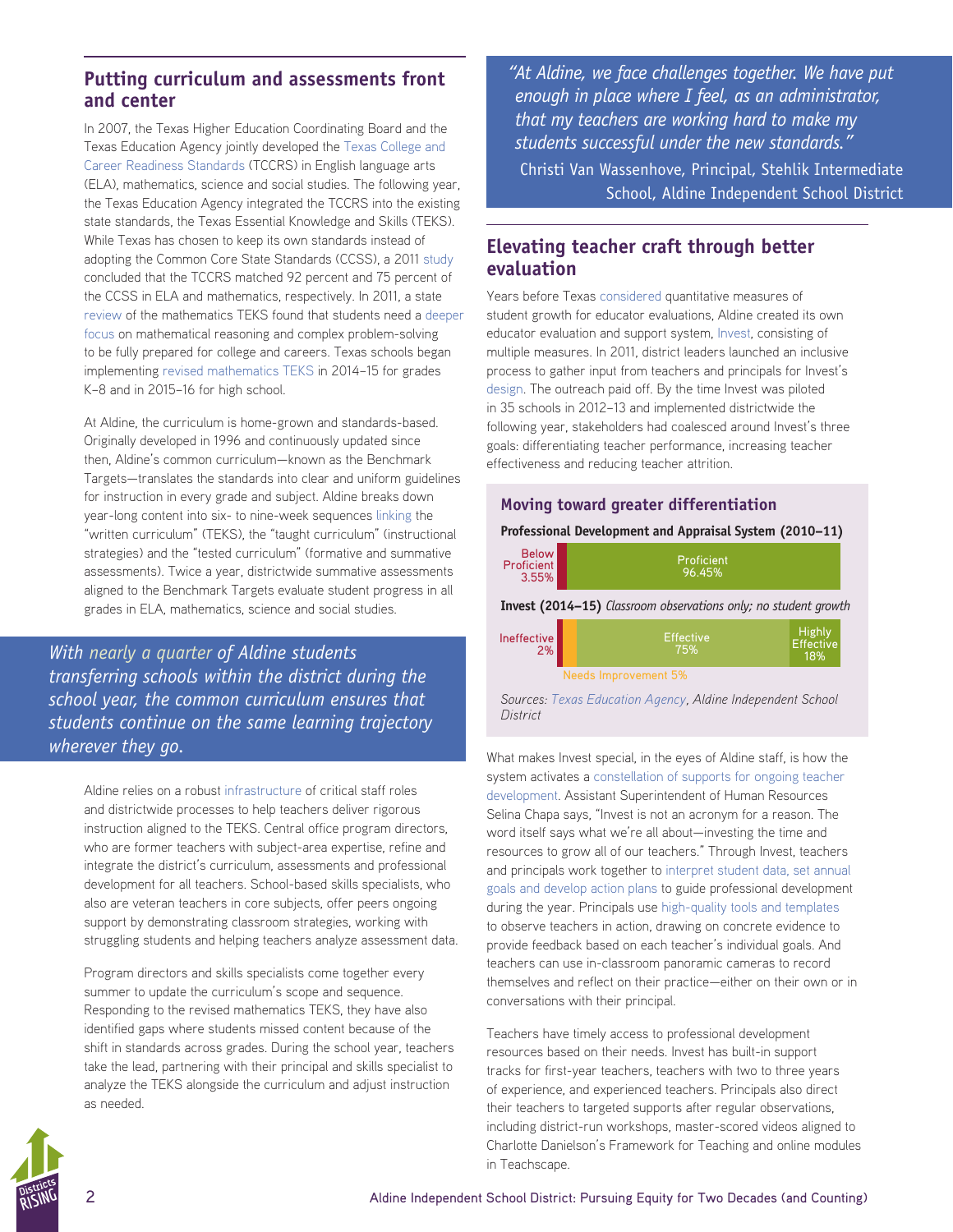# **A Closer Look at Invest**

Invest has three goals: differentiating teacher performance, increasing teacher effectiveness and reducing teacher attrition. Aldine [retained](http://www.cgp.upenn.edu/ope/41_aldine.html) Operation Public Education (OPE) at the University of Pennsylvania to develop Invest based on OPE's [framework](http://hepg.org/hep-home/books/a-grand-bargain-for-education-reform) for educator evaluation. Invest relies on two main components: classroom observations aligned to the Danielson Framework and student growth percentiles (SGPs). SGPs use data from statewide assessments in tested grades and subjects and data from districtwide assessments or student learning objectives in non-tested areas. For teachers to be considered highly effective, they must receive highly effective ratings on observations *and* SGPs. As of 2015, the SGPs are not yet incorporated into final Invest ratings of all teachers as the district continues to refine these measures to ensure fairness.

District leaders recognize that teachers might feel reluctant to speak candidly with administrators about their perspectives on Invest. So Aldine is piloting a new teacher role in 2015–16, called Invest Specialist. There is now one teacher in each of the 38 pilot schools who serves as the "first responder" for peers regarding Invest. Specialists also relay comments from teachers to principals and human resources staff to inform ongoing adjustments to the evaluation system. If the pilot is successful, Aldine plans to place an Invest Specialist in every school.

Christi Van Wassenhove, principal at Stehlik Intermediate School, credits Invest with "taking the bias and ambiguity out of evaluation." The Danielson Group trains assistant superintendents and principals to conduct observations and give teachers high-quality feedback. And all Invest evaluators must complete a rigorous certification process via Teachscape consisting of a 20-hour course and a fivehour exam, followed by rating calibration sessions during the year.

A recent analysis of Invest by [Education Resource Strategies](https://www.erstrategies.org/districts/aldine_independent_school_district) concluded that Aldine is well positioned to leverage new evaluation data to enhance teacher assignment, professional development supports and the retention of high-performing teachers. Ultimately, with more time—and more data—Aldine will be able to study Invest's impact on teacher effectiveness and student achievement.

*"Very few districts have been able to certify their evaluators at the level of reliability that Aldine has achieved."*

> Theodore Hershberg, Director of Operation Public Education, University of Pennsylvania



# **Connecting performance to compensation**

In fall 2015, Aldine [adopted](http://www.aldineisd.org/cms/One.aspx?portalId=750&pageId=6735441) a variable compensation structure based on Invest observation ratings. Teachers rated highly effective in the Danielson Framework in 2015–16 will receive a one-time bonus in 2017 on top of any base salary increase approved by the school board. Teachers rated ineffective will have their salaries frozen. The district will use the savings from the frozen salaries to offset at least part of the costs of the bonus payments. Sherrie Batro, director of Invest, says this new approach "lets our best teachers know their value to us and how much we really need them."

For Aldine, compensation reform is the first phase in a long-term plan to create a [three-tier career pathway](https://www.tasb.org/Services/HR-Services/Hrexchange/2014/September-2014/Shortchanged-lead.aspx) based on evaluation outcomes and linked to specific financial incentives and Invest supports. The first tier will be for novice teachers and teachers rated needs improvement or ineffective. The second tier will include teachers rated effective and highly effective in Invest's classroom observations and student growth. And the third tier will be reserved for teachers rated highly effective in Invest's two components. In [future years,](http://www.cgp.upenn.edu/ope/documents/Invest_Manual-REV-2012-2013.pdf) teachers who maintain effective and highly effective ratings will be eligible to receive performance-based pay and those who improve may receive base salary increases.

Pending the school board's approval, a committee of teachers and administrators has proposed a gradual transition: Teachers with more than three years of experience will have a five-year grace period before entering the pathway, while teachers with less experience will be automatically enrolled.

# **Innovating for the future**

In 2013, Aldine sought out a new partner—YES Prep Public Schools, a Houston-based public charter network. The two joined to launch YES Prep Hoffman in the same building as Aldine's Hoffman Middle School, serving grades 6–8. The partnership is [more than co-location](http://www.charterschoolcenter.org/case-study/district-charter-collaboration-aldine-isd-yes-prep). District and charter teachers frequently share instructional materials and observe each other teach. Students co-mingle in joint after-school sports programs and other activities. YES Prep Hoffman students remain enrolled in Aldine and are included in its state accountability results; the district in turn directs state funding for these students to the charter school. Aldine and YES Prep are expanding their collaboration to Eisenhower Senior High School in 2015–16, when they plan to open YES Prep Eisenhower and give all Eisenhower 9th and 10th grade students access to YES Prep's robust iAspire college preparation seminar.

*"It's important for us to see a different way of doing public education. We're learning from YES Prep and they're learning from us."* 

> Wanda Bamberg, Superintendent, Aldine Independent School District